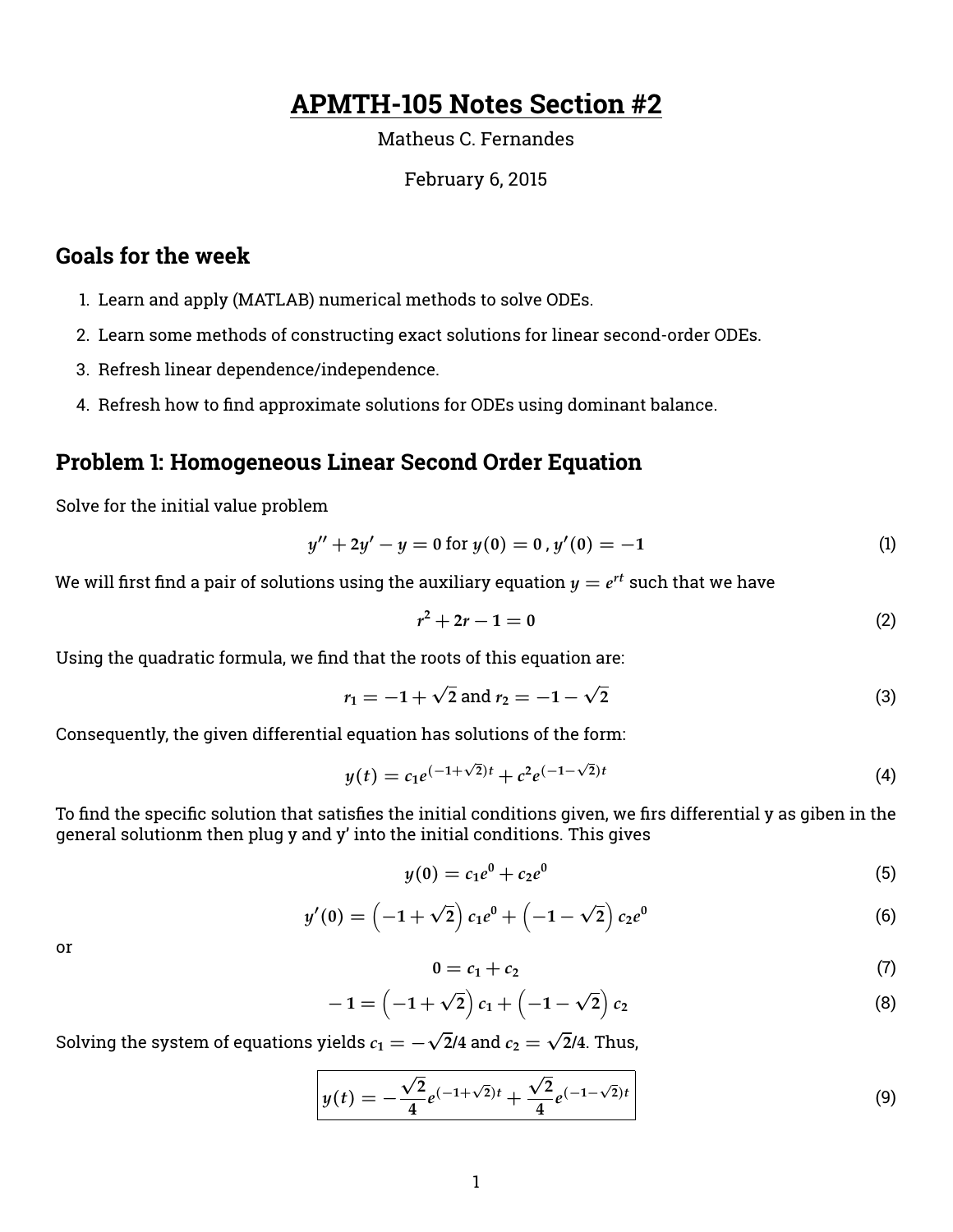## **Problem 2: Euler Equations**

Solve for the initial value problem

<span id="page-1-0"></span>
$$
2x2y'' + 3xy' - 15y = 0 \text{ for } y(1) = 0, y'(1) = 1
$$
 (10)

Let's first start from the general euler equation

<span id="page-1-1"></span>
$$
x^2\frac{d^2y}{dx^2} + ax\frac{dy}{dx} + by = 0.
$$
\n(11)

Using the ansatz:  $y(x) = x^m$ , difrrentiating we have:

$$
\frac{dy}{dx} = mx^{m-1} \tag{12}
$$

$$
\frac{d^2y}{dx^2} = m(m-1)x^{m-2}
$$
 (13)

We can plug this into the original differential equation:

$$
x^{2}(m(m-1)x^{m-2}) + ax(mx^{m-1}) + b(x^{m}) = 0
$$
\n(14)

And rearranging gives

<span id="page-1-2"></span>
$$
m^2 + (a-1)m + b = 0 \tag{15}
$$

Dividing [\(10\)](#page-1-0) by 2 we get:

$$
x^2y'' + \frac{3}{2}xy' - \frac{15}{2}y = 0
$$
 (16)

Where it is now of from noted in [\(11\)](#page-1-1), so we can solve the auxiliary equation described in [\(15\)](#page-1-2) which yields:

$$
m^2 + (\frac{3}{2} - 1)m - \frac{15}{2} = 0
$$
 (17)

$$
m^2 + \frac{1}{2}m - \frac{15}{2} = 0
$$
 (18)

$$
2m^2 + m - 15 = (2m - 5)(m + 3) = 0
$$
\n(19)

So our roots then become:

$$
r_1 = \frac{5}{2}, \text{ and } r_2 = -3 \tag{20}
$$

The general solution is then,

$$
y(x) = c_1 x^{5/2} - c_2 x^{-3}
$$
 (21)

We now need to find the constants using the initial conditions given in [\(10\)](#page-1-0):

$$
0 = y(1) = c_1 + c_2 \tag{22}
$$

$$
1 = y'(1) = \frac{5}{2}c_1 - 3c_2 \tag{23}
$$

Solving the system of equations we have:

$$
c_1 = \frac{2}{11}, c_2 = -\frac{2}{11} \tag{24}
$$

So the actual solution becomes:

$$
y(x) = \frac{2}{11}x^{5/2} - \frac{2}{11}x^{-3}
$$
 (25)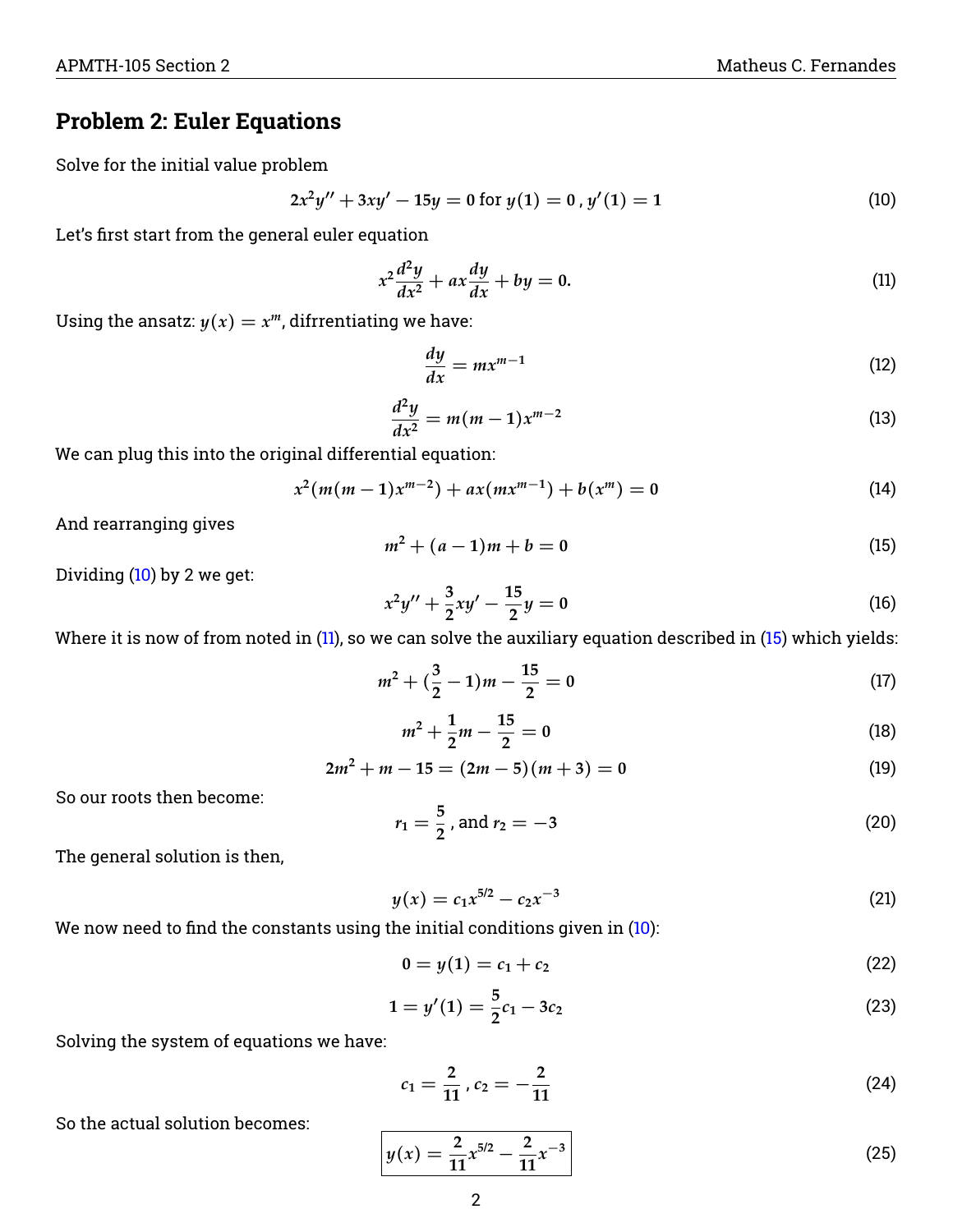## **Problem 3: Linearly Dependent of Independent**

From: From Paul's Online notes at Lamar University, see attached.

Determine id the following functions are linearly dependent or linearly independent:

$$
f(x) = 9\cos(2x) \tag{26}
$$

$$
g(x) = 2\cos^2(x) - 2\sin^2(x)
$$
 (27)

Lets write down in terms of the following equation:

$$
cf(x) + kg(x) = 0 \tag{28}
$$

So

$$
c(9\cos(2x)) + k(2\cos^2(x) - 2\sin^2(x)) = 0
$$
\n(29)

With this simplification we can see that this will be zero for any pair of constants c and k that satisfy

$$
9c + 2k = 0 \tag{30}
$$

Among the possible pairs on constants that we could use are the following pairs.

$$
c=1, \qquad k=-\frac{9}{2} \tag{31}
$$

$$
c = \frac{2}{9}, \qquad k = -1 \tag{32}
$$

$$
c = -2, \qquad k = 9 \tag{33}
$$

$$
c = -\frac{7}{6}, \qquad k = \frac{21}{4} \tag{34}
$$

So we have managed to find a pair of non-zero constants that will make the equation true for all x and so the two functions are **linearly dependent**.

# **Problem 4: Numerical Methods Euler's Method**

Suppose we want to numerically solve the following Bernoulli equation which we know the analytical solution to:

$$
\frac{dy}{dx} = 5y - \frac{5}{2}xy^3 \text{ with } y(0) = 1
$$
 (35)

is

$$
y(x) = \frac{2\sqrt{5}e^{5x}}{\sqrt{e^{10x}(10x - 1) + 21}}
$$
(36)



**Figure 1:** Plot comparing ODE45, Analytical and Euler's Method for *h* = **0.01**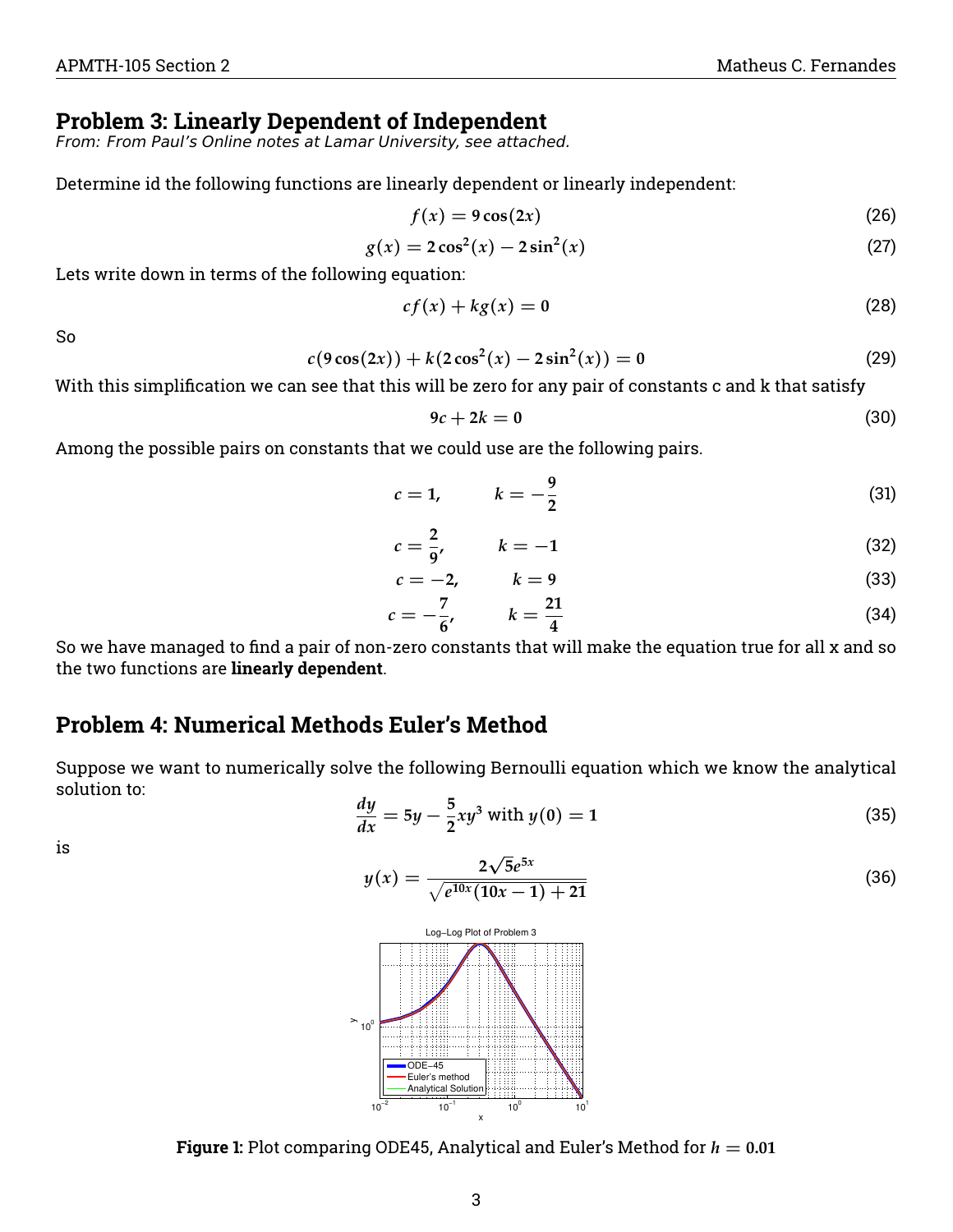# Code for Problem 4 graph

```
1 %Harvard Univeristy - AM105 Example
2 %By: Matheus Fernandes
3 clc
4 close all
5 clear all
6
7 dydx= @(x,y) 5*y-5/2*x*y^3;
8 [xx,yy] = ode45(dydx, [0 10],1);9
10 h=0.0001; % stepsize
11 \times 0=0;12 xfinal=10; % final position
13
14 x=x0:h:xfinal;
15
16 y(1)=1; \frac{1}{6} initial condition
17 for i=1: length(x)-118
19 y(i+1) = y(i) + h * dy dx(x(i), y(i));20 end
21
22
23 y(end) % value at x=xfinal for Euler's method
24 yy(end) % value at x=xfinal for "exact solution" (We take MATLAB's ODE solver as the exact solution)
25
26 analytical= (2.*sqrt(5).*exp(5*x))'.sqrt(exp(10.*x).*10.*x-1)+21);27
28 figure(1)
29 loglog(xx,yy,'b','linewidth',5); hold on
30 loglog(x,y,'r','linewidth',3)
31 loglog(x,analytical,'g')
32 xlim([0.01 10])
33
34 title('Log-Log Plot of Problem 3','fontsize',15)
35 xlabel('x','fontsize',15)
36 ylabel('y','fontsize',15)
37 legend('ODE-45','Euler''s method','Analytical Solution','location','southwest')
38 set(gca,'fontsize',15)
39 grid on
```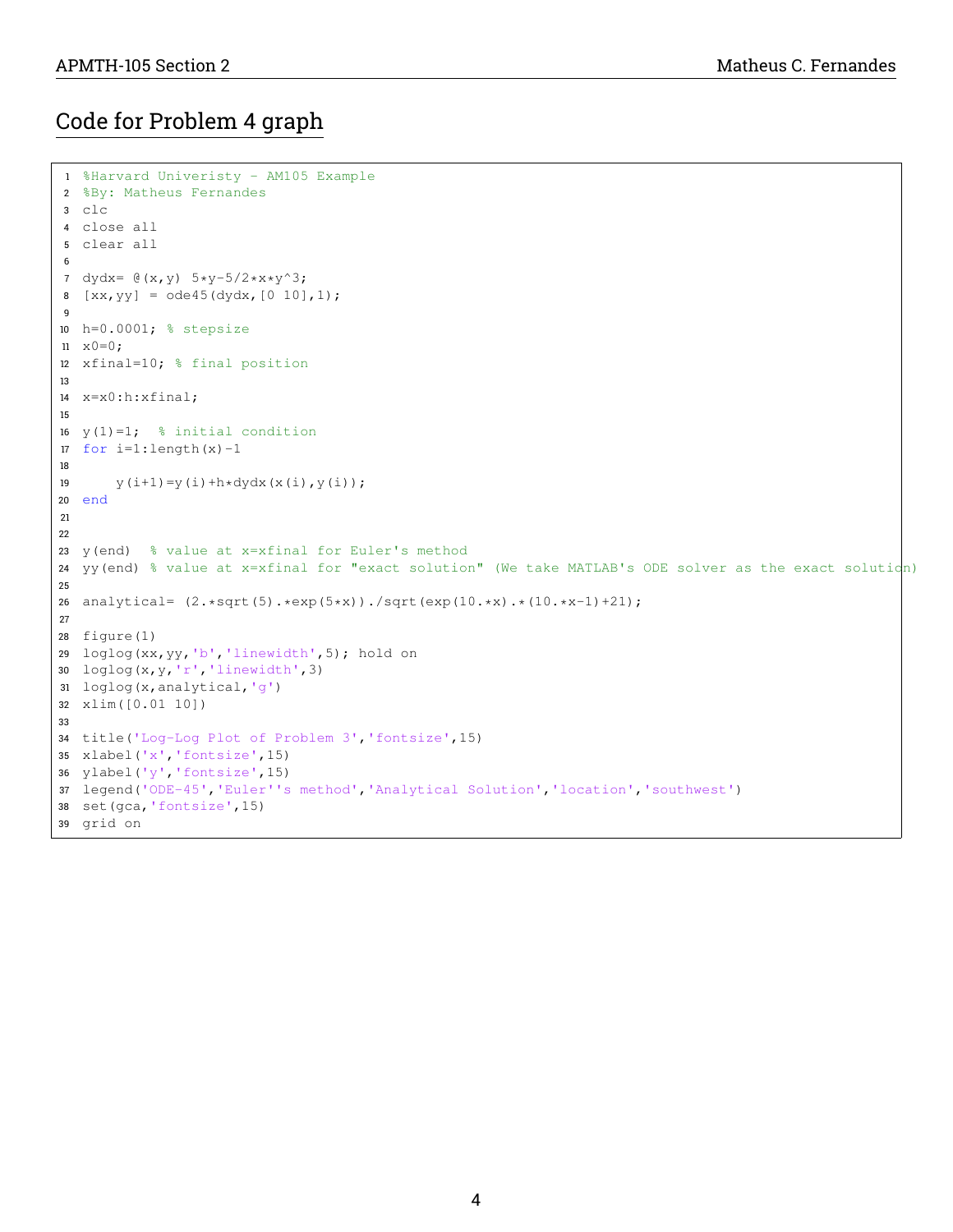### *More on the Wronskian*

In the previous section we introduced the Wronskian to help us determine whether two solutions were a fundamental set of solutions. In this section we will look at another application of the Wronskian as well as an alternate method of computing the Wronskian.

Let's start with the application. We need to introduce a couple of new concepts first.

Given two non-zero functions  $f(x)$  and  $g(x)$  write down the following equation.

$$
cf(x) + k g(x) = 0 \tag{1}
$$

Notice that  $c = 0$  and  $k = 0$  will make (1) true for all x regardless of the functions that we use.

Now, if we can find non-zero constants *c* and *k* for which (1) will also be true for all *x* then we call the two functions **linearly dependent**. On the other hand if the only two constants for which (1) is true are  $c = 0$  and  $k = 0$  then we call the functions **linearly independent.** 

**Example 1** Determine if the following sets of functions are linearly dependent or linearly independent.

| (a) $f(x) = 9\cos(2x)$   | $g(x) = 2\cos^2(x) - 2\sin^2(x)$ [Solution] |  |
|--------------------------|---------------------------------------------|--|
| <b>(b)</b> $f(t) = 2t^2$ | $g(t) = t^4$ [Solution]                     |  |

*Solution*

(a) 
$$
f(x) = 9\cos(2x)
$$
  $g(x) = 2\cos^2(x) - 2\sin^2(x)$ 

We'll start by writing down (1) for these two functions.

 $c(9\cos(2x)) + k(2\cos^2(x) - 2\sin^2(x)) = 0$ 

We need to determine if we can find non-zero constants *c* and *k* that will make this true for all *x* or if  $c = 0$  and  $k = 0$  are the only constants that will make this true for all x. This is often a fairly difficult process. The process can be simplified with a good intuition for this kind of thing, but that's hard to come by, especially if you haven't done many of these kinds of problems.

In this case the problem can be simplified by recalling

$$
\cos^2(x) - \sin^2(x) = \cos(2x)
$$

Using this fact our equation becomes.

$$
9c\cos(2x) + 2k\cos(2x) = 0
$$

$$
(9c+2k)\cos(2x) = 0
$$

With this simplification we can see that this will be zero for any pair of constants *c* and *k* that satisfy

$$
9c+2k=0
$$

Among the possible pairs on constants that we could use are the following pairs.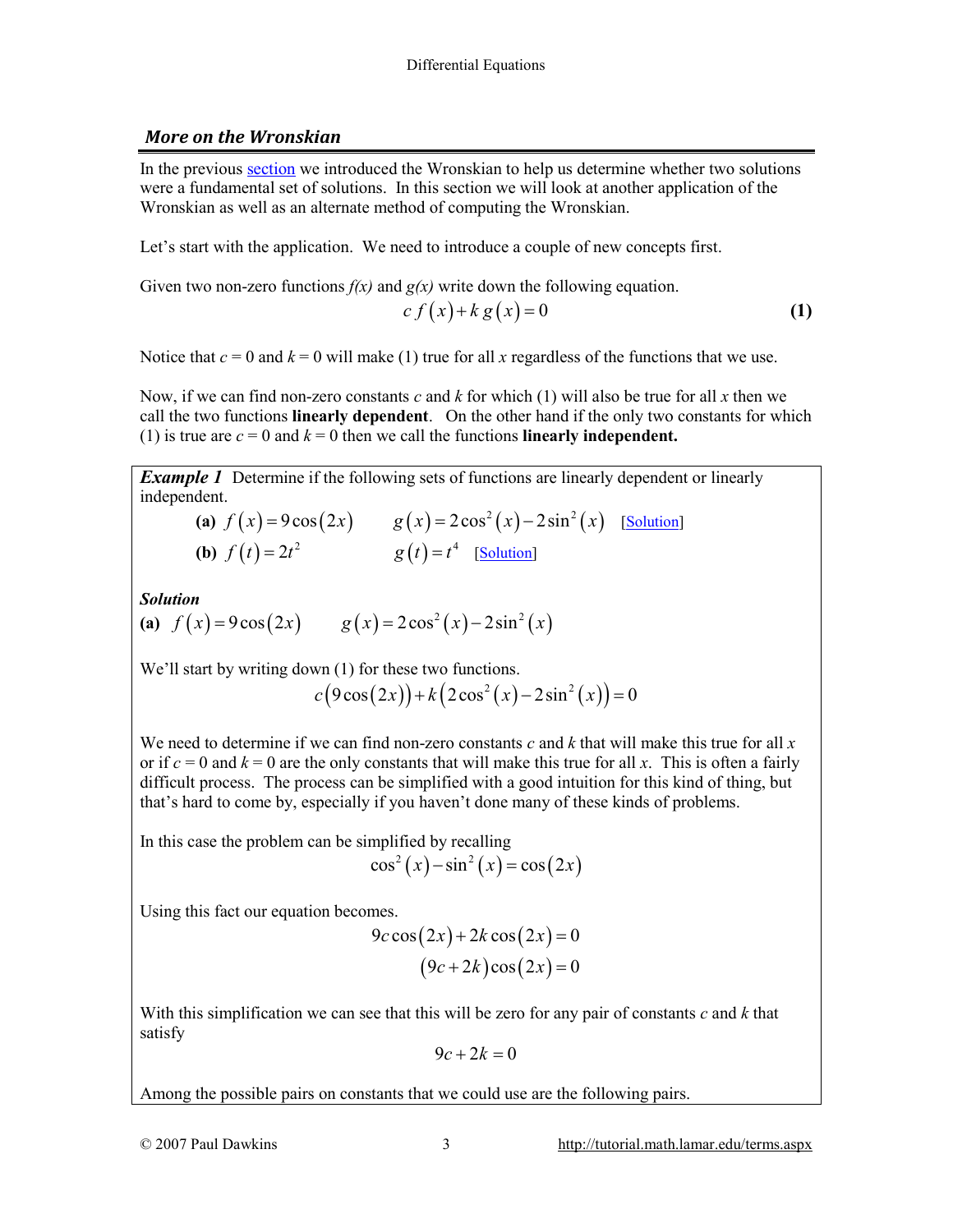| $c=1$ ,            | $k = -\frac{9}{2}$ |
|--------------------|--------------------|
| $c = \frac{2}{9},$ | $k=-1$             |
| $c = -2$           | $k=9$              |
| $c = -\frac{7}{6}$ | $k = \frac{21}{4}$ |
| etc.               |                    |

As I'm sure you can see there are literally thousands of possible pairs and they can be made as "simple" or as "complicated" as you want them to be.

So, we've managed to find a pair of non-zero constants that will make the equation true for all *x* and so the two functions are linearly dependent.

[Return to Problems]

**(b)** 
$$
f(t) = 2t^2
$$
  $g(t) = t^4$ 

As with the last part, we'll start by writing down (1) for these functions.

 $2ct^2 + kt^4 = 0$ 

In this case there isn't any quick and simple formula to write one of the functions in terms of the other as we did in the first part. So, we're just going to have to see if we can find constants. We'll start by noticing that if the original equation is true, then if we differentiate everything we get a new equation that must also be true. In other words, we've got the following system of two equations in two unknowns.

$$
2ct2 + kt4 = 0
$$

$$
4ct + 4kt3 = 0
$$

We can solve this system for *c* and *k* and see what we get. We'll start by solving the second equation for *c*.

 $c = -kt^2$ 

Now, plug this into the first equation.

$$
2\left(-kt^2\right)t^2 + kt^4 = 0
$$

$$
-kt^4 = 0
$$

Recall that we are after constants that will make this true for all *t*. The only way that this will ever be zero for all *t* is if  $k = 0$ ! So, if  $k = 0$  we must also have  $c = 0$ .

Therefore, we've shown that the only way that

$$
2ct^2+kt^4=0
$$

will be true for all *t* is to require that  $c = 0$  and  $k = 0$ . The two functions therefore, are linearly independent.

[Return to Problems]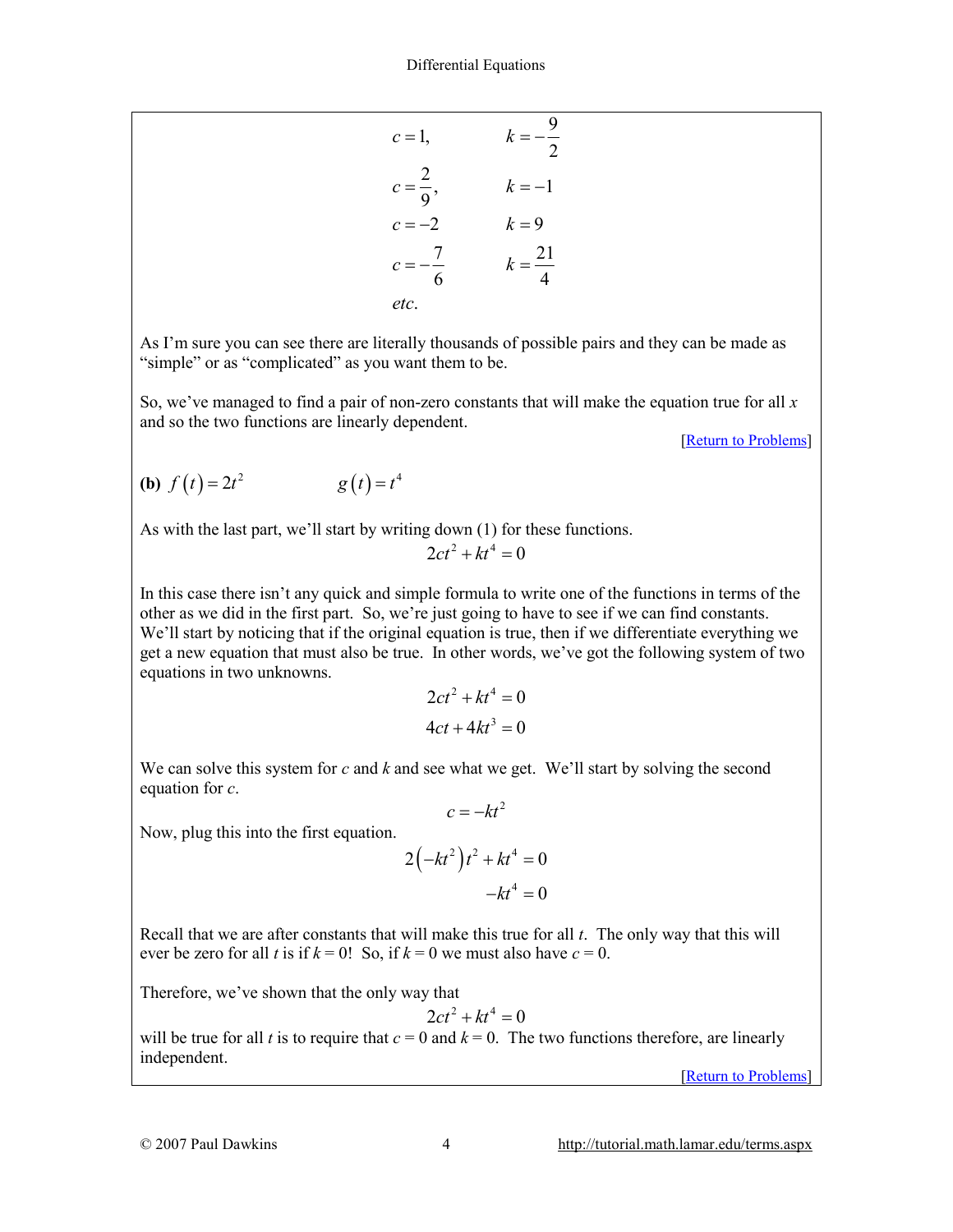As we saw in the previous examples determining whether two functions are linearly independent or linearly dependent can be a fairly involved process. This is where the Wronskian can help.

### **Fact**

Given two functions  $f(x)$  and  $g(x)$  that are differentiable on some interval I.

**(1)** If  $W(f, g)(x_0) \neq 0$  for some  $x_0$  in I, then  $f(x)$  and  $g(x)$  are linearly independent on the interval I.

**(2)** If  $f(x)$  and  $g(x)$  are linearly dependent on I then  $W(f,g)(x) = 0$  for all x in the interval I.

Be very careful with this fact. It DOES NOT say that if  $W(f,g)(x) = 0$  then  $f(x)$  and  $g(x)$  are linearly dependent! In fact it is possible for two linearly independent functions to have a zero Wronskian!

This fact is used to quickly identify linearly independent functions and functions that are liable to be linearly dependent.

**Example 2** Verify the fact using the functions from the previous example.

### *Solution*

(a)  $f(x) = 9\cos(2x)$   $g(x) = 2\cos^2(x) - 2\sin^2(x)$ 

In this case if we compute the Wronskian of the two functions we should get zero since we have already determined that these functions are linearly dependent.

$$
W = \begin{vmatrix} 9\cos(2x) & 2\cos^2(x) - 2\sin^2(x) \\ -18\sin(2x) & -4\cos(x)\sin(x) - 4\sin(x)\cos(x) \end{vmatrix}
$$
  
= 
$$
\begin{vmatrix} 9\cos(2x) & 2\cos(2x) \\ -18\sin(2x) & -2\sin(2x) - 2\sin(2x) \end{vmatrix}
$$
  
= 
$$
\begin{vmatrix} 9\cos(2x) & 2\cos(2x) \\ -18\sin(2x) & -4\sin(2x) \end{vmatrix}
$$
  
= -36 cos(2x) sin(2x) - (-36 cos(2x) sin(2x)) = 0

So, we get zero as we should have. Notice the heavy use of trig formulas to simplify the work!

**(b)** 
$$
f(t) = 2t^2
$$
  $g(t) = t^4$ 

Here we know that the two functions are linearly independent and so we should get a non-zero Wronskian.

$$
W = \begin{vmatrix} 2t^2 & t^4 \\ 4t & 4t^3 \end{vmatrix} = 8t^5 - 4t^5 = 4t^5
$$

The Wronskian is non-zero as we expected provided  $t \neq 0$ . This is not a problem. As long as the Wronskian is not identically zero for all *t* we are okay.